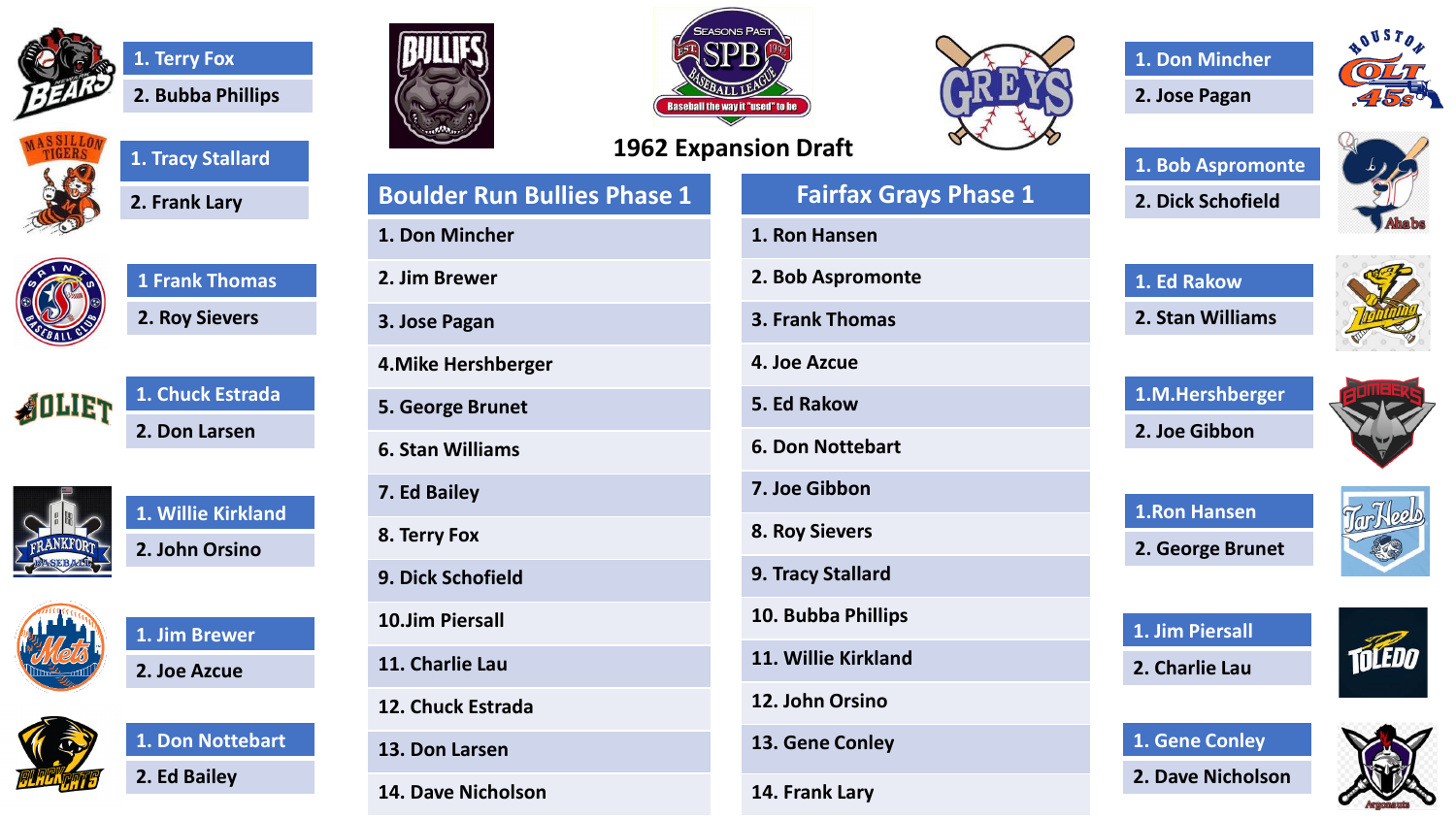



AOLIET

**2. Steve Boros**

**1. Bob Duliba**

**2. Gerry Arrigo**

**1 Domides olivo**

**2.Hobie Landrith**

**1. Jim Brosnan**

**2. Frank Funk**





**1962** 

**Expansion** 

**Draft Pull** 

**Backs** 







**1. Chuck Essegian 2. Russ Snyder**



**1. Larry Sherry 2. Don Lee**



**1. Dick Stigman 2. Wes Stock**



**1. Tom Cheney 2. Jim Duffalo**



**1. Early Wynn**



**1. Jim Pendelton**













**1. Ted Bowsfield 2.Wally Post**





**1. Del Crandall**

**2. Charlie Maxwell**